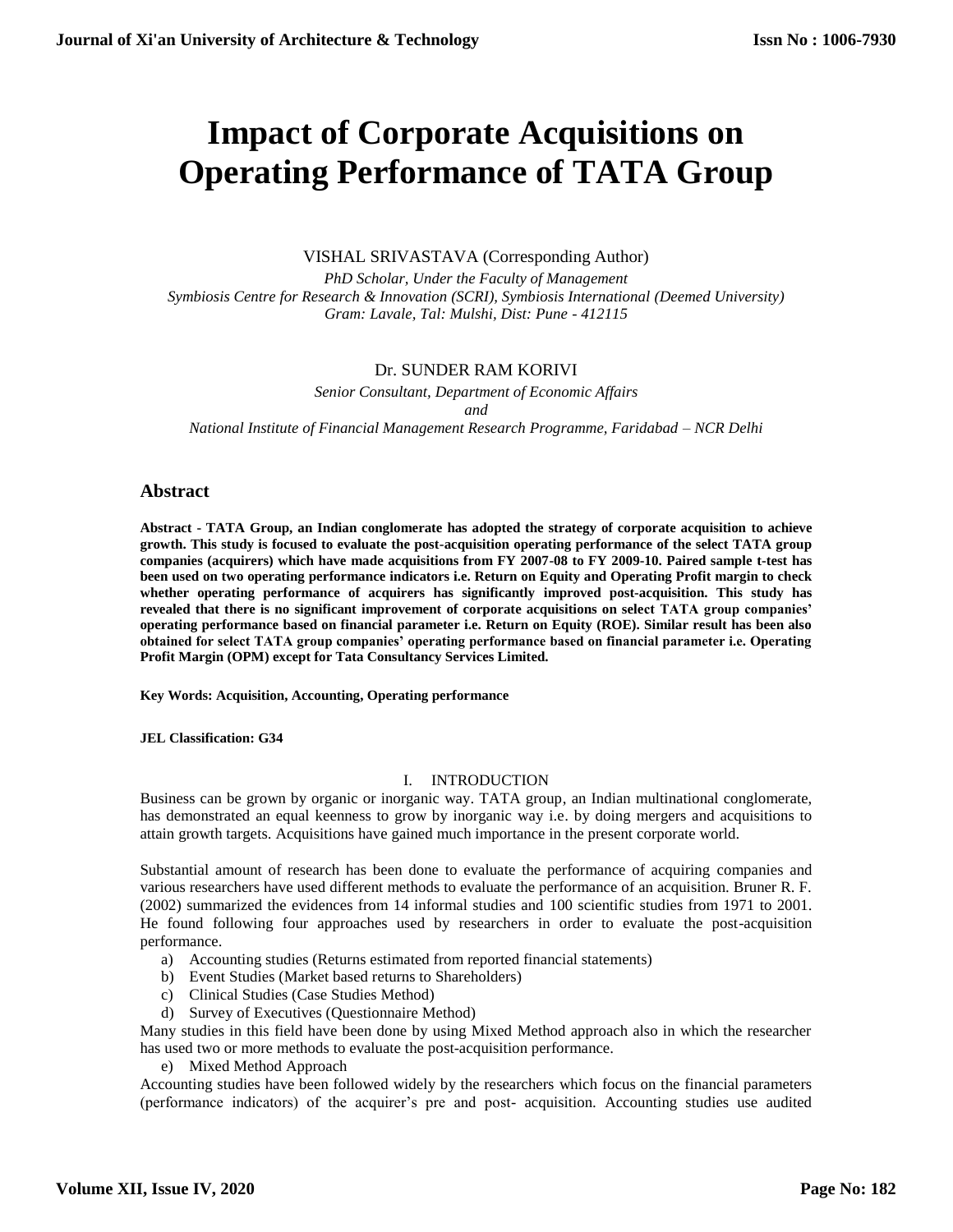financial statements of companies, hence the credibility of these studies can be very well established and unlike Event studies, these are not very much carried away by external events.

The exponential growth which can be obtained by adopting the way of acquisitions cannot the denied however, it is equally important to evaluate the performance of acquiring companies in the later years. This study is focused to evaluate the post-acquisition operating performance of the select TATA group companies (acquirers) which have made acquisitions from FY 2007-08 to FY 2009-10. Considering the urge amongst Indian companies to go for acquisition, this study will be very significant for corporate India while deciding the acquisition as a strategy for growth.

#### This study has been organized as follows:

**Section I** of this study has given brief introduction of corporate acquisitions. **Section II** of the study will discuss the corporate acquisitions' studies based on accounting method in detail. In previous literature, the terms merger and acquisition have been interchangeably used by many authors, the same will be followed in this study also but the basic intent will remain as acquisition only. **Section III** will elaborate about the Research Design and Methodology which includes Objectives of the Study, Scope of Study, Research Questions, Hypotheses, Data Collection and Sample of the Study and finally the Research Methodology followed in this paper. **Section IV** will be data analysis and findings part of the paper. **Section V** will present the Conclusion of paper. **Section VI** will provide limitation of this study.

#### II. LITERATURE REVIEW

This section covers the previous corporate acquisition studies based on accounting method and these studies have shown positive, negative or no impact as well as mixed impact of acquisitions on the operating performance of the acquiring companies:

Kaplan (1989) studied changes in operating results for a sample of 76 large management buyouts of public companies completed between 1980 and 1986. Post buyout financial data was available for 48 companies only. He found that in the three years after the buyout, these companies experience increase in operating income (before depreciation) and in net cash flow. Similar findings were established by Cornett and Tehranian (1992) who examined the post-acquisition performance of large bank mergers between 1982 and 1987. They compared the post- merger performance of 30 large banks acquisitions with the pre-merger performance of merging banks. They have used operating cash flows (defined as earnings before depreciation, goodwill, interest on long-term debt, and taxes) divided by the market value of assets (defined as the market value of common stock plus the book value of long-term debt and preferred stock less cash), in addition to accounting measures, to evaluate performance. To identify the sources of the post-merger improvements in cash flow performance, they evaluated merger-related changes in seven common bank performance indicators viz. Profitability (ROA and ROE), Capital Adequacy, Credit Quality, Efficiency, Liquidity Risk, Growth and Interest rate risk. They found that in comparison to the large banks in the industry, their sample of merged banks produced superior cash flow returns on assets during the postmerger period. Results obtained by Guest, Bild and Runsten (2010) who have studied 303 nos. acquisitions of UK public companies by UK public companies, completed between January 1985 and December 1996 also demonstrated positive impact of acquisitions. To measure accounting rate of return they have compared the post-takeover profitability of acquirers with the pre-takeover weighted average profitability of acquirers and targets, relative to non-merging control firms. As a specific measure of profitability, they have used return on equity. They found that takeovers resulted in significant improvement in return on equity (ROE).

However the findings of Ravenscraft and Scherer (1987) who have studied tender offer targets of the 1960s and early 1970s were in contrast to above mentioned. They found that target companies entered their acquirers' organizations with a profit record slightly inferior to that of their two-digit industry peers. They also found that nine years later on average, they performed appreciably less well. They opined that there is no evidence of enhancement in post takeover profitability i.e.operating income and cash flow. Similar negative impact of acquistions was also reported by Sharma and Ho (2002) who have studied a sample of 36 Australian acquisitions between 1986 to 1991 inclusive by using matched firms to control for industry and economy-wide factors. They found that on the basis of four accrual (return on total assets i.e ROA, return on ordinary shareholders' equity i.e. ROE, profit margin i.e. PM, earning per share i.e EPS) and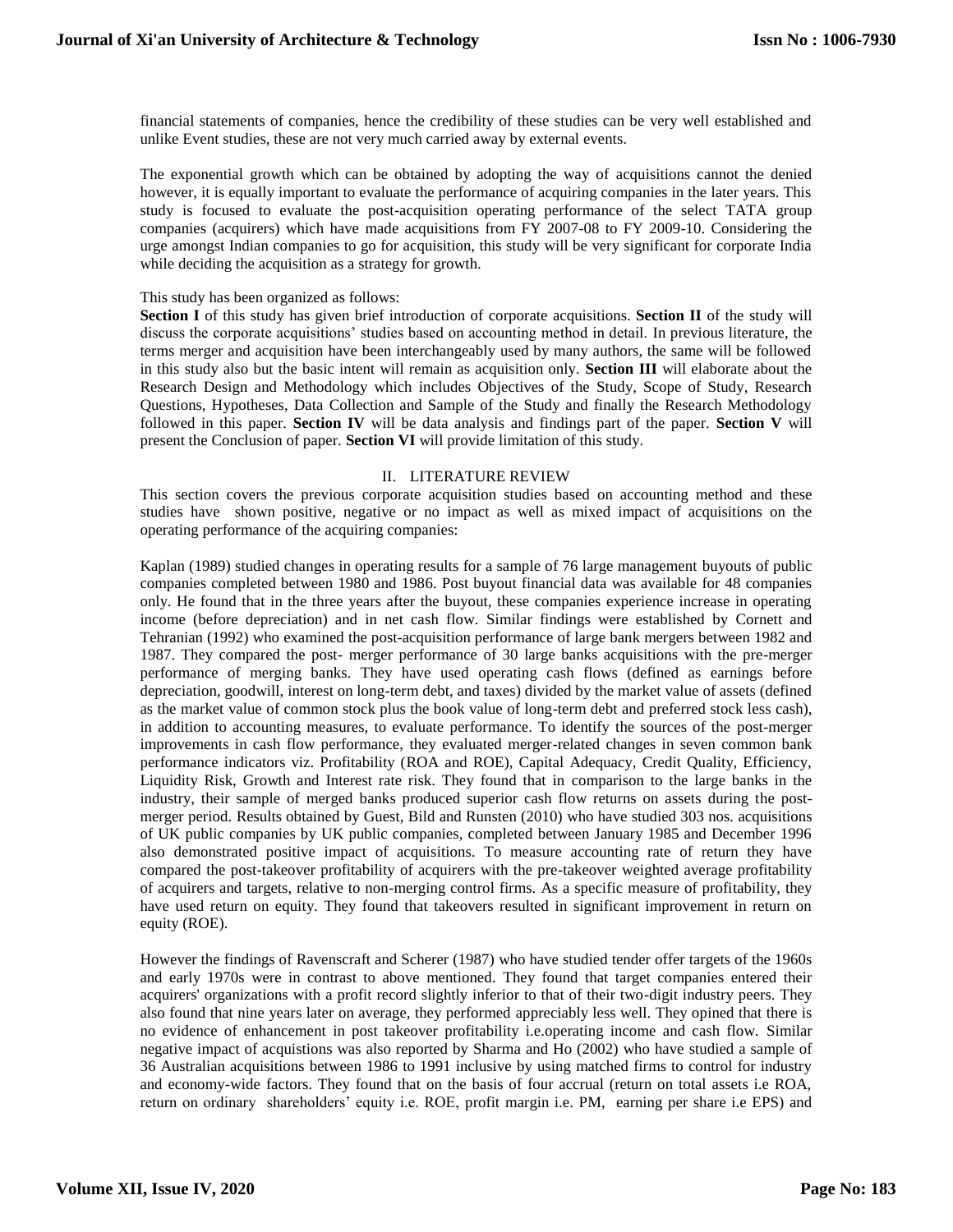four cash flow performance measures (cash flow return on assets, cash flow return from sales, cash flow return on average ordinary shareholders' equity, cash flow from operations minus preference dividends on number of ordinary shares) corporate acquisitions did not lead to significant post-acquisition improvements in corporate operating performance. Selcuk and Yilmaz (2011) have also studied the impact of Merger & Acquisition (M&A) deals on the performance of acquirer Turkish companies. They have included a total of 62 companies involved in M&A deals between 2003 and 2007. In their study they have used three profitability ratios to assess changes in corporate performance (ROA: Return on assets defined as Net Income/Total Assets, ROE: Return on equity defined as Net Income/Total Equity, ROS: Return on sales defined as Net Income/Net Sales). They found that post-acquisition ROA and ROS values are significantly lower than pre-acquisition values. However, they could not confirm the same when ROE measure of performance was used. Hence, they concluded that acquirer companies are negatively affected by M&A activities.

Gugler, Mueller, Yurtoglu and Zulehner (2001) have found mixed impact when they studied the effects of mergers around the world over a period of late 1970s to 1998. They had a merger sample of 14,269 merger years and acquiring firms were present over a period of 15 years in their data base. They defined a merger as a transaction where more than 50 percent of the equity of a target firm is acquired. They examined the effects of the mergers by comparing the performance of the merging firms with control groups of nonmerging firms. Their comparisons were made on profitability and sales. They found that mergers on average do result in significant increases in profits, but reduce the sales of the merging firms. Similar mixed impact was also found by Cosh and Guest (2001) when they examined the long run pre- and post-takeover performance of hostile takeovers in the U.K. from 1985 to mid-1996. Their sample included 64 hostile takeovers and 139 friendly takeovers. They found that prior to takeover, targets in hostile takeovers experience a significant deterioration in profit returns. However, they found that in the post-takeover period hostile takeovers show significant improvements in profit returns, which are associated with significant asset disposals. In contrast, friendly takeovers do not improve profit returns. On the similar lines when Mantravadi and Reddy (2008) have studied the impact of acquisitions on the operating performance of acquiring corporates in different industries, by examining some pre and post-acquisition financial ratios in the post reform period, they also found the mixed impact of acquisitions. Their sample included 118 acquisitions involving public limited and traded companies in India between 1991 and 2003. They found that there are minor variations in terms of impact on operating performance following acquisitions, in different industries in India. Their findings of operating performance of the acquiring firms in different industries are as follows:

- a) Agri Products: mergers had caused a significant decline in terms of both profitability and returns on investment and capital deployed in the business.
- b) Chemicals: mergers had caused significant decline both in profit margins and the returns on net worth and capital deployed in the business.
- c) Textiles and textile products : mergers had caused a marginal but statistically insignificant decline in operating performance, in terms of profitability margins and returns on invested capital
- d) Banking and Finance: mergers had caused an improvement in the profit margins and returns on net worth, though not substantiated statistically.
- e) Pharmaceuticals: mergers had caused no change in profitability while there was a decline in return on net worth and capital deployed in the business.
- f) Electrical equipment: mergers had caused marginal but statistically insignificant negative impact on the profitability margins and returns on capital deployed in the business.

Kumara and Satyanarayana (2013) have also reported mixed impact when they examined the comparative difference between pre and post-merger and acquisition in terms of financial analysis. They have taken the sample of ten major companies from a list of merger and acquisition in India in 2010. They have studied i) Liquidity or solvency Parameters (Current ratio, Liquidity ratio), ii) Leverage parameters (Debt equity ratio, total debt to Long term funds), iii) Profitability Parameters (Return on capital employed, return on net worth, return on assets). The results indicated a significant positive value creation to the acquired firms. They found that the liquidity ratios improved after merger and acquisition but it is not statistically insignificant. The profitability position of the companies has positively increased in terms of return on capital employed, return on long term funds, and return on assets and it declined in terms of return on net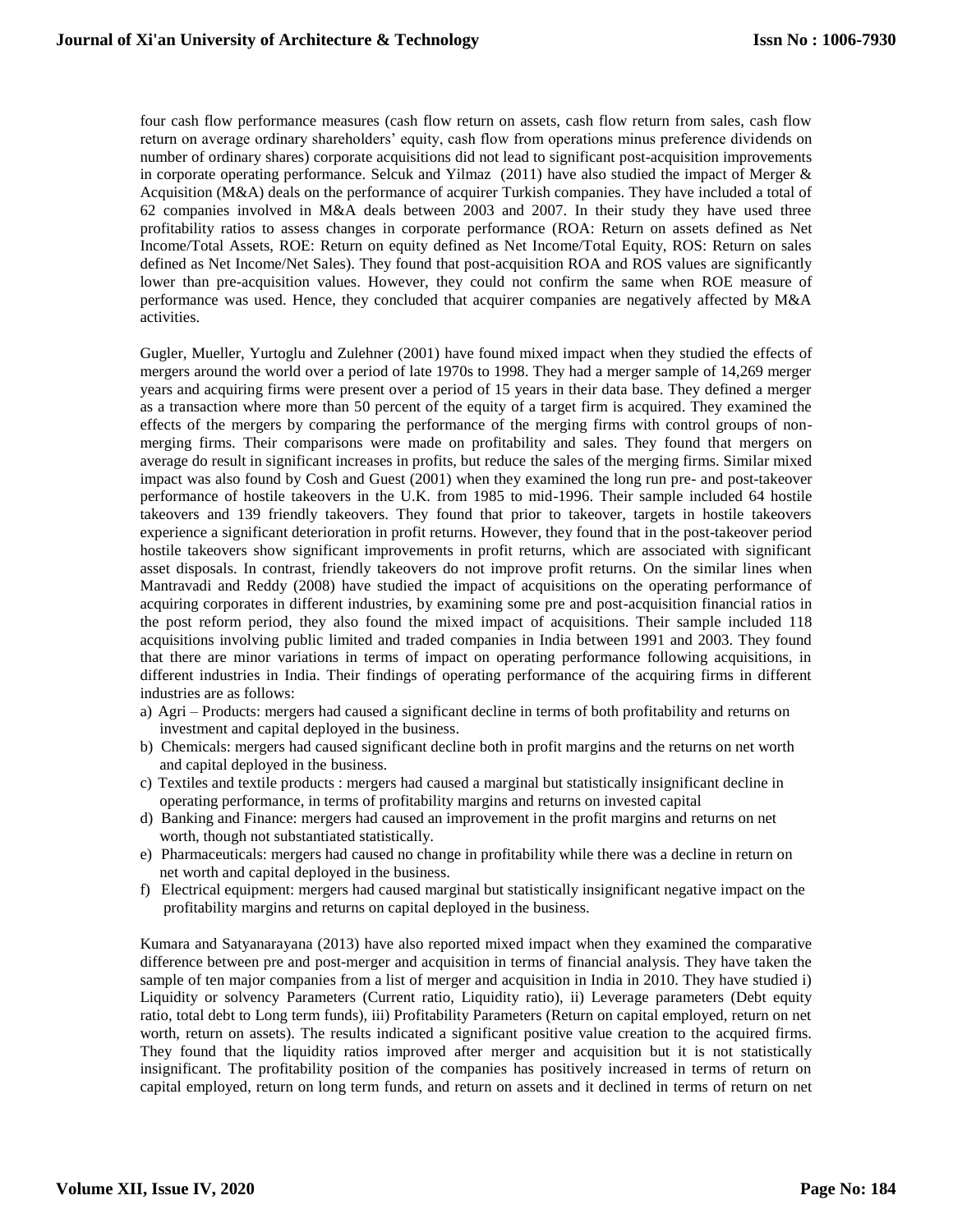worth. The financial performance of the firms improved after merger in terms of current ratio, liquidity ratio, ROCE, ROA, return on long term funds but most of the ratios are statistically insignificant.

To sum up previous literature demonstrates all kinds of impact of corporate acquisitions and it is difficult to draw a conclusion based on previous literature.

#### III. RESEARCH DESIGN AND METHODOLOGY

Research design and methodology followed in this paper is as follows:

#### *3.1 Objectives of the Study -*

Main objective of this study is to find out post-acquisition operating Performance of select TATA group companies which are listed in India and made acquisitions from FY 2007-08 to FY 2009-10. Operating performance of the companies has been studied based on two key parameters i.e. Return on Equity and Operating Profit Margin as follows:

- i. To study the impact on Return on Equity of the acquiring companies post-acquisition.
- ii. To study the impact on Operating Profit Margin of the acquiring companies post- acquisition.

#### *3.2 Scope of Study -*

This study covers select TATA group Companies (listed in India) which have made either domestic or cross-border acquisitions from FY 2007-08 to FY 2009-10. Target companies can be either Listed or Nonlisted entities. Study keeps it focus only on completed acquisitions. Study includes only those acquisitions after which the financials of the target company starts getting reported under the acquiring company i.e. either the target company (or part of it) merged with acquirer or target company becomes a subsidiary company of acquirer.

#### *3.3 Research Questions -*

This study explores whether operating performance of select TATA group companies (listed in India) which made acquisitions from FY 2007-08 to FY 2009-10 has improved post-acquisition based on following parameters?

- i. Return on Equity
- ii. Operating Profit Margin

#### *3.4 Research Hypotheses -*

Following are the research hypotheses to test the objectives as mentioned above:

- i. H10: There is a significant improvement in the Return on Equity of select TATA group companies (post-acquisition).
- ii. H20: There is a significant improvement in the Operating Profit Margin of select TATA group companies (post-acquisition).

#### *3.5 Data Collection and Sample of the Study -*

For the proposed study, secondary data has been used and list of TATA group companies has been collected from the Bloomberg terminal and has been re-verified with Annual/Quarterly/Monthly issues of Deal Tracker magazine (published by Grant Thronton, India) which have made acquisitions from FY 2007- 08 to FY 2009-10. The deals in which more than 50% stake have been acquired by acquirer, only considered for study. From the list so obtained, companies listed at National Stock Exchange (NSE) or Bombay Stock Exchange (BSE) have been sorted out (mentioned below in Table 1):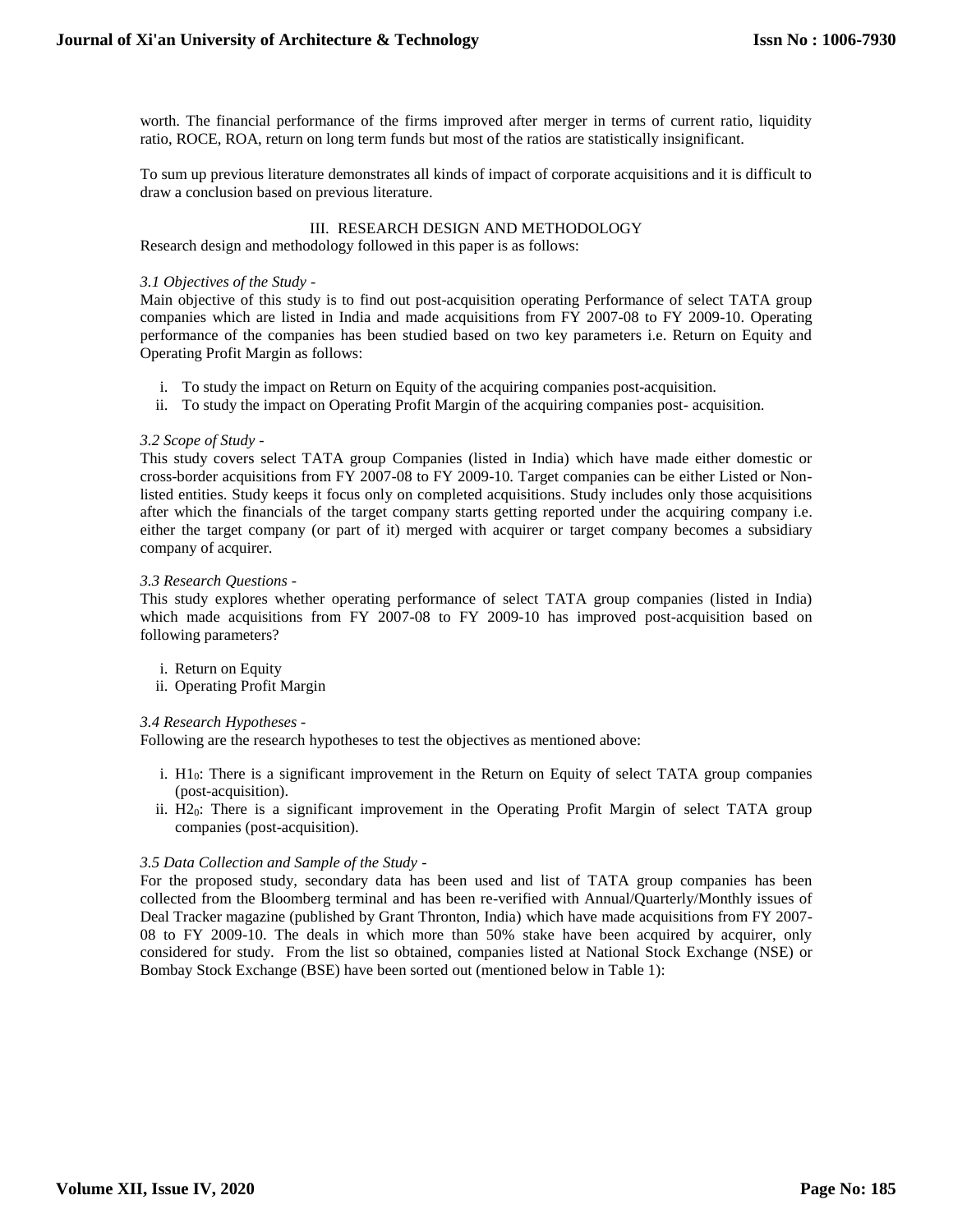|                |                                          | Table 1. East of acquirer and target companies                       |                       |
|----------------|------------------------------------------|----------------------------------------------------------------------|-----------------------|
| S. No.         | <b>Acquirer Name</b>                     | <b>Target Name</b>                                                   | <b>Financial Year</b> |
| $\mathbf{1}$   | <b>Tata Consultancy Services Limited</b> | TCS do Brasil                                                        | FY 2007-08            |
| $\overline{2}$ | Tata Global Beverages Limited            | Vitax and Flosana trademarks                                         | FY 2007-08            |
| 3              | <b>Tata Motors Limited</b>               | Jaguar Land Rover                                                    | FY 2007-08            |
| $\overline{4}$ | <b>Tata Power Company</b>                | <b>Coastal Gujarat Power</b>                                         | FY 2007-08            |
| 5              | <b>Tata Steel Limited</b>                | NatSteel Trade International                                         | FY 2007-08            |
| 6              | <b>Tata Steel Limited</b>                | Corus                                                                | FY 2007-08            |
| $\tau$         | <b>Tata Steel Limited</b>                | <b>Incab Industries</b>                                              | FY 2007-08            |
| 8              | <b>Tata Steel Limited</b>                | <b>Rawmet Ferrous Industries</b>                                     | FY 2007-08            |
| 9              | <b>Tata Steel Limited</b>                | <b>SSE Steel Limited</b>                                             | FY 2007-08            |
| 10             | <b>Tata Steel Limited</b>                | AL Rimal Mining LLC                                                  | FY 2007-08            |
| 11             | <b>Tata Steel Limited</b>                | Vinausteel Limited                                                   | FY 2007-08            |
| 12             | Voltas Limited                           | <b>Universal Comfort Products Limited</b><br>(UCPL)                  | FY 2007-08            |
| 13             | <b>Tata Chemicals Limited</b>            | <b>General Chemical Industrial</b><br>Products Inc. (GCIP)           | FY 2008-09            |
| 14             | <b>Tata Communications Limited</b>       | Neotel                                                               | FY 2008-09            |
| 15             | <b>Tata Consultancy Services Limited</b> | Citigroup Global Services Ltd                                        | FY 2008-09            |
| 16             | Tata Global Beverages Limited            | Grand                                                                | FY 2008-09            |
| 17             | <b>Tata Motors Limited</b>               | Miljoe Grenland Innovasjon                                           | FY 2008-09            |
| 18             | <b>Tata Motors Limited</b>               | Comoplesa Lebrero SA                                                 | FY 2008-09            |
| 19             | <b>Tata Motors Limited</b>               | Serviplem SA                                                         | FY 2008-09            |
| 20             | <b>Tata Motors Limited</b>               | Comoplesa Lebrero SA.                                                | FY 2008-09            |
| 21             | <b>Tata Motors Limited</b>               | Milj Grenland Innovasjon                                             | FY 2008-09            |
| 22             | <b>Trent Limited</b>                     | Landmark                                                             | FY 2008-09            |
| 23             | <b>Voltas Limited</b>                    | Rohini Industrial Electricals P Ltd                                  | FY 2008-09            |
| 24             | <b>Voltas Limited</b>                    | <b>Universal Comfort Products Ltd</b>                                | FY 2008-09            |
| 25             | Voltas Limited                           | Saudi Ensas Company for<br>Engineering Services WLL (Saudi<br>Ensas) | FY 2008-09            |
| 26             | <b>Tata Communications Limited</b>       | BT Group plc's Mosaic business                                       | FY 2009-10            |
| 27             | <b>Tata Motors Limited</b>               | Tata Hispano Motors Carrocera SA                                     | FY 2009-10            |
| 28             | <b>Tata Motors Limited</b>               | Hispano Carrocera S.A                                                | FY 2009-10            |
| 29             | <b>Tata Steel Limited</b>                | Tata Ryerson Ltd                                                     | FY 2009-10            |

Table 1: List of acquirer and target companies

*Source: Bloomberg Terminal and Grant Thronton, India*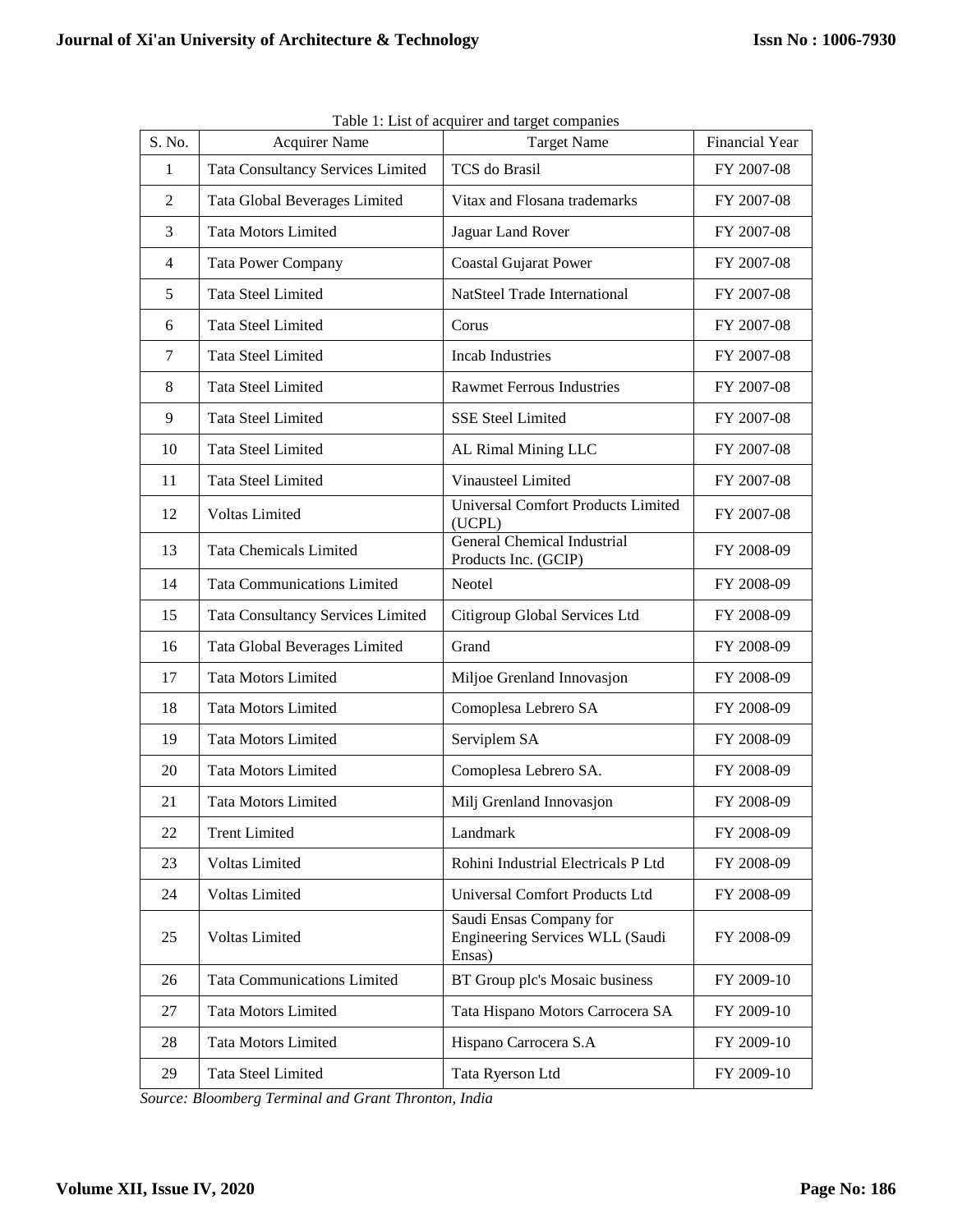| Table 2: Final List of TATA group companies obtained for this study |                                  |                |                  |                  |  |  |  |  |
|---------------------------------------------------------------------|----------------------------------|----------------|------------------|------------------|--|--|--|--|
| S. No.                                                              | <b>Acquirer Name</b>             | Acquisition    | Pre-Acquisition  | Post-Acquisition |  |  |  |  |
|                                                                     |                                  | Year           | Period           | Period           |  |  |  |  |
| 1                                                                   | <b>Tata Chemicals Limited</b>    | FY 2008-09     | FY 2005-06 to FY | FY 2009-10 to FY |  |  |  |  |
|                                                                     |                                  |                | 2007-08          | 2011-12          |  |  |  |  |
| $\overline{2}$                                                      | <b>Tata Communications</b>       | FY 2008-09, FY | FY 2005-06 to FY | FY 2010-11 to FY |  |  |  |  |
|                                                                     | Limited                          | 2009-10        | 2007-08          | 2012-13          |  |  |  |  |
| 3                                                                   | <b>Tata Consultancy Services</b> | FY 2007-08. FY | FY 2004-05 to FY | FY 2009-10 to FY |  |  |  |  |
|                                                                     | Limited                          | 2008-09        | 2006-07          | 2011-12          |  |  |  |  |
| 4                                                                   | <b>Tata Global Beverages</b>     | FY 2007-08, FY | FY 2004-05 to FY | FY 2009-10 to FY |  |  |  |  |
|                                                                     | Limited                          | 2008-09        | 2006-07          | 2011-12          |  |  |  |  |
|                                                                     |                                  | FY 2007-08, FY | FY 2004-05 to FY | FY 2010-11 to FY |  |  |  |  |
| 5                                                                   | <b>Tata Motors Limited</b>       | 2008-09, FY    | 2006-07          | 2012-13          |  |  |  |  |
|                                                                     |                                  | 2009-10        |                  |                  |  |  |  |  |
| 6                                                                   | <b>Tata Power Company</b>        | FY 2007-08     | FY 2004-05 to FY | FY 2008-09 to FY |  |  |  |  |
|                                                                     |                                  |                | 2006-07          | 2010-11          |  |  |  |  |
| 7                                                                   | Tata Steel Limited               | FY 2007-08, FY | FY 2004-05 to FY | FY 2010-11 to FY |  |  |  |  |
|                                                                     |                                  | 2009-10        | 2006-07          | 2012-13          |  |  |  |  |
| 8                                                                   |                                  |                | FY 2005-06 to FY | FY 2009-10 to FY |  |  |  |  |
|                                                                     | <b>Trent Limited</b>             | FY 2008-09     | 2007-08          | 2011-12          |  |  |  |  |
| 9                                                                   | <b>Voltas Limited</b>            | FY 2007-08, FY | FY 2004-05 to FY | FY 2009-10 to FY |  |  |  |  |
|                                                                     |                                  | 2008-09        | 2006-07          | 2011-12          |  |  |  |  |

Hence, the final list of TATA group companies obtained for this study is as follows (Table 2):

Table 2: Final List of TATA group companies obtained for this study

*Source: Bloomberg Terminal and Grant Thronton, India*

Data from CMIE- Prowess database has been collected for all the above mentioned select TATA group companies in order to derive following operating performance indicators:

| I avic 5. Derivation of operating performance mulcators |                                         |                                                      |                                                                                                                             |  |  |  |  |  |  |
|---------------------------------------------------------|-----------------------------------------|------------------------------------------------------|-----------------------------------------------------------------------------------------------------------------------------|--|--|--|--|--|--|
| No.                                                     | Operating<br>Performance<br>Indicator   | Formula                                              | Input from<br><b>CMIE</b> - Prowess                                                                                         |  |  |  |  |  |  |
|                                                         |                                         | Net Income or Profit after Tax (PAT)                 | Directly Available                                                                                                          |  |  |  |  |  |  |
|                                                         | Return on Equity (ROE)                  | Shareholders' Equity                                 | Total Capital +<br>Reserves and Funds                                                                                       |  |  |  |  |  |  |
| $\mathcal{D}$                                           | <b>Operating Profit Margin</b><br>(OPM) | Profit before interest and Taxes (PBIT)<br>Net Sales | PAT+Provision for<br>direct tax+Interest<br>expense+Financial<br>charges on Debt<br>Instruments+Bill<br>discounting charges |  |  |  |  |  |  |
|                                                         |                                         |                                                      | Directly available                                                                                                          |  |  |  |  |  |  |

Table 3: Derivation of operating performance indicators

*Source: CMIE Prowess*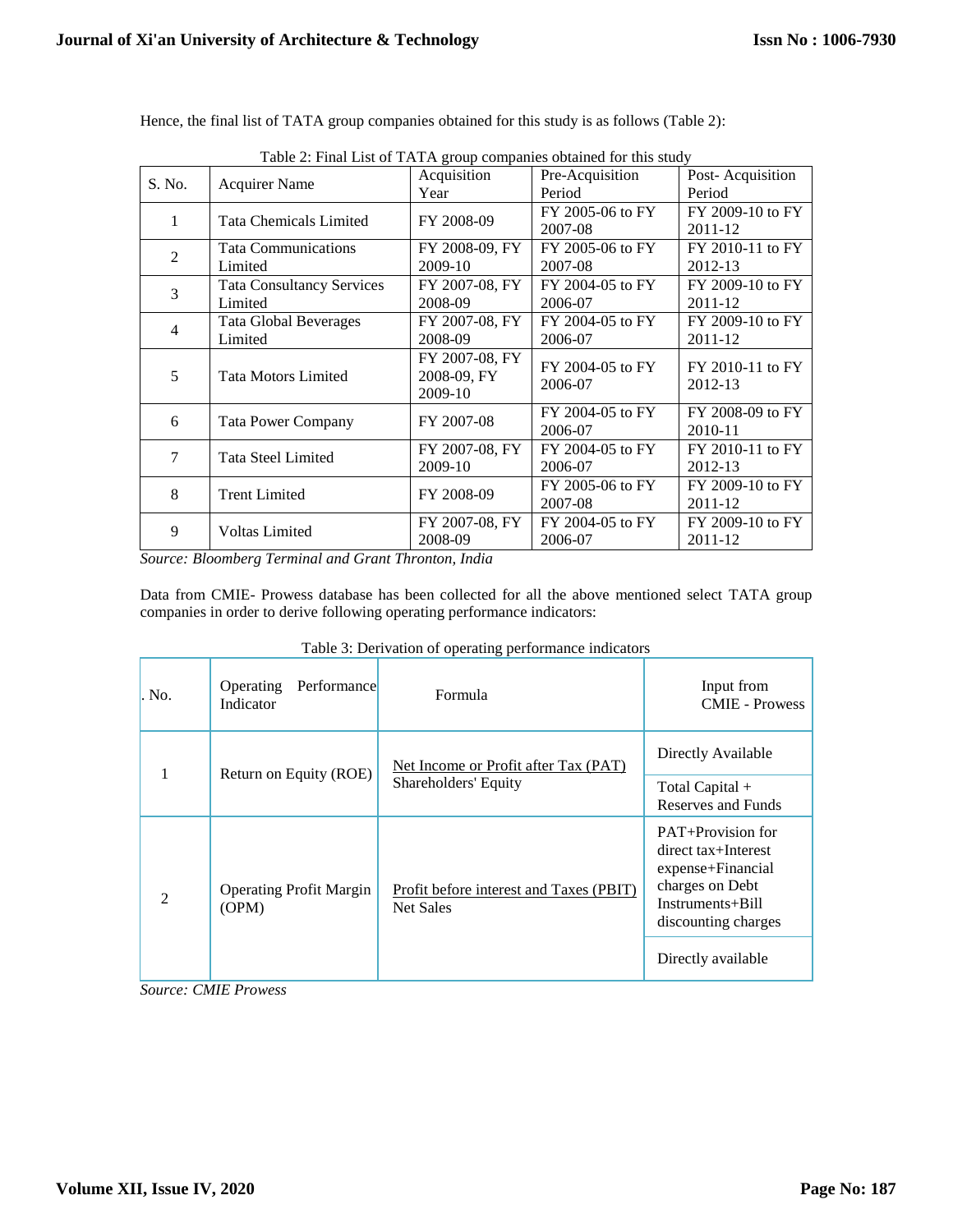The period in which acquisitions took place, has been considered as year ZERO. A period of three years (Pre and Post acquisition) has been chosen for study because it is sufficient time for the reflection of benefits, if any, in the operating performance of acquiring companies. Researchers like Pawaskar (2001), Mantravadi and Reddy (2008) have also used a span of three years in their studies.

#### *3.6 Research Methodology -*

Following research methodology has been adopted for this study:

- i. After collection of all the inputs from CMIE Prowess, operating Performance indicators have been calculated by using the above mentioned formulas for the entire duration as mentioned above.
- ii. Since, study wants to compare the means of individual performance indicators of same acquiring companies during pre and post-acquisition period, paired sample two tailed t-test will be the most suitable for this purpose. Researchers like Pawaskar (2001), Mantravadi and Reddy (2008) have used paired sample two tailed t-test in their studies.
- iii. Study shall test the hypotheses for one company with paired sample two tailed t-test (at 95% confidence interval) with SPSS to check whether there is a significant improvement on the performance indicators under study during post-acquisition period.
- iv. In the similar manner, hypotheses shall be tested for other companies also.

# IV. DATA ANALYSIS, FINDINGS

# *4.1 Analysis based on Return on Equity (Refer Table 4 & 5)-*

Hypotheses have been tested with paired sample two tailed t-test (at 95% confidence interval) with SPSS to check whether there is a significant improvement in return on equity for the TATA group companies under study:

#### Tata Chemicals Limited -

Paired sample t-test for Tata Chemicals Limited has shown that mean ROE for three years before acquisition is 21.46% and three years after acquisition is 14.68%. Hence there is a decrease in mean ROE after acquisition but it is not statistically significant (p-value is  $> 0.05$  and t = 3.938).

#### Tata Communications Limited -

Paired sample t-test for Tata Communications Limited has shown that mean ROE for three years before acquisition is 0.26% and three years after acquisition is (33.01%). Hence there is a decrease in mean ROE after acquisition and it is statistically significant also (p-value is  $< 0.05$  and  $t = 4.751$ ).

#### Tata Consultancy Services Limited -

Paired sample t-test for Tata Consultancy Services Limited has shown that mean ROE for three years before acquisition is 50.41% and three years after acquisition is 36.47%. Hence there is a decrease in mean ROE after acquisition and it is statistically significant also (p-value is  $< 0.05$  and  $t = 6.903$ ).

#### Tata Global Beverages Limited -

Paired sample t-test for Tata Global Beverages Limited has shown that mean ROE for three years before acquisition is 16.01% and three years after acquisition is 7.22%. Hence there is a decrease in mean ROE after acquisition and it is statistically significant also (p-value is  $< 0.05$  and t = 4.449).

#### Tata Motors Limited -

Paired sample t-test for Tata Motors Limited has shown that mean ROE for three years before acquisition is 28.36% and three years after acquisition is 38.20%. Hence there is an increase in mean ROE after acquisition but it is not statistically significant (p-value is  $> 0.05$  and t = -1.687).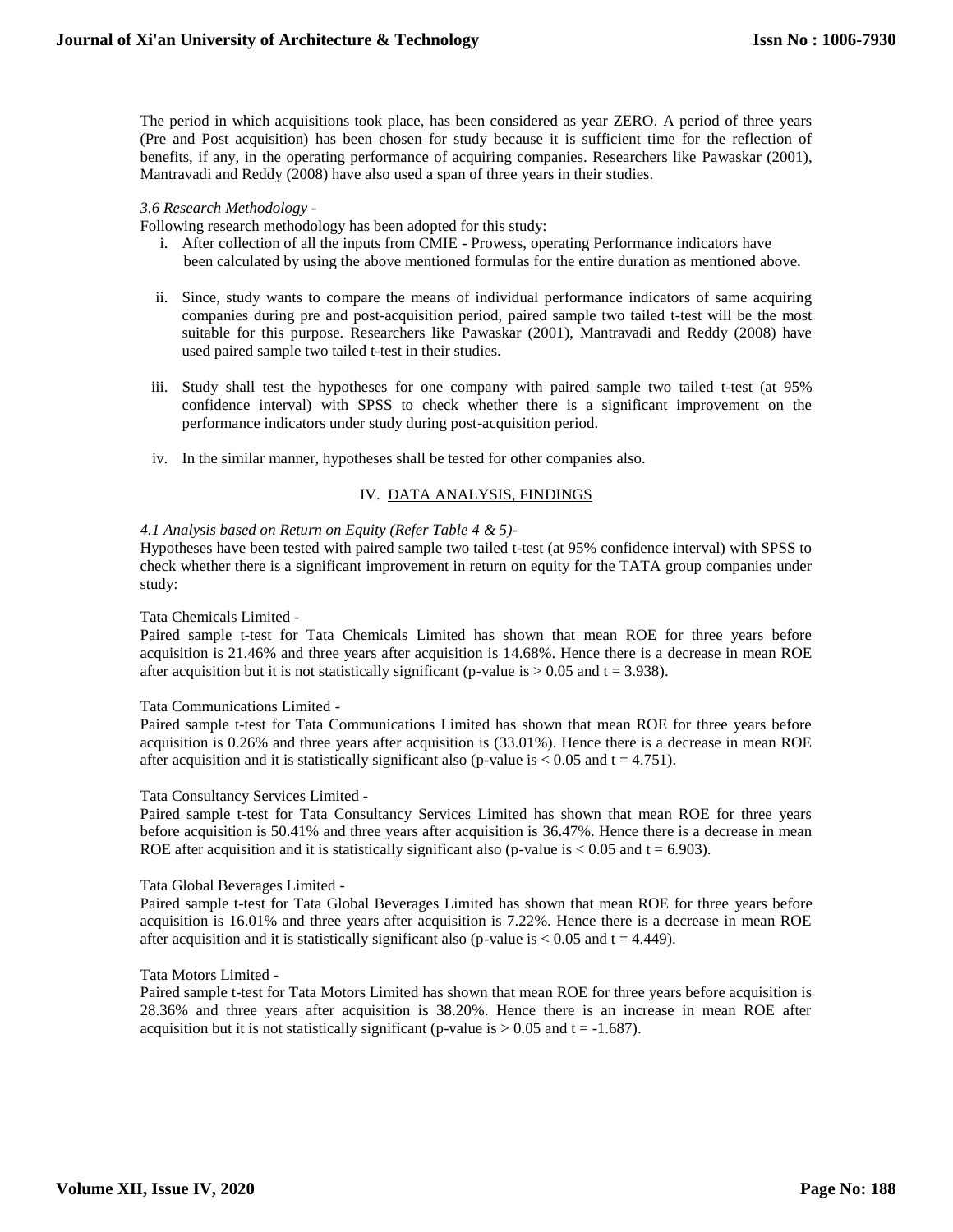## Tata Power Company -

Paired sample t-test for Tata Power Company has shown that mean ROE for three years before acquisition is 11.68% and three years after acquisition is 13.88%. Hence there is an increase in mean ROE after acquisition but it is not statistically significant (p-value is  $> 0.05$  and t = -1.859).

# Tata Steel Limited -

Paired sample t-test for Tata Steel Limited has shown that mean ROE for three years before acquisition is 37.06% and three years after acquisition is 5.24%. Hence there is a decrease in mean ROE after acquisition but it is not statistically significant (p-value is  $> 0.05$  and t = 4.288).

# Trent Limited -

Paired sample t-test for Trent Limited has shown that mean ROE for three years before acquisition is 8.01% and three years after acquisition is (1.16%). Hence there is a decrease in mean ROE after acquisition and it is statistically significant also (p-value is  $< 0.05$  and t = 19.835).

# Voltas Limited -

Paired sample t-test for Voltas Limited has shown that mean ROE for three years before acquisition is 32.82% and three years after acquisition is 23.76%. Hence there is a decrease in mean ROE after acquisition but it is not statistically significant (p-value is  $> 0.05$  and t = 0.633).

Hence, based on the above analysis, hypothesis H10: "There is a significant improvement in the Return on Equity of select TATA group companies (post-acquisition)" is rejected.

*4.2 Analysis based on Operating Profit Margin (Refer Table 6 & 7) -*

# Tata Chemicals Limited -

Paired sample t-test for Tata Chemicals Limited has shown that mean OPM for three years before acquisition is 17.64% and three years after acquisition is 13.56%. Hence there is a decrease in mean OPM after acquisition but it is not statistically significant (p-value is  $> 0.05$  and t = 1.685).

#### Tata Communications Limited -

Paired sample t-test for Tata Communications Limited has shown that mean OPM for three years before acquisition is 5.28% and three years after acquisition is 0.60%. Hence there is a decrease in mean OPM after acquisition but it is not statistically significant (p-value is  $> 0.05$  and t = 2.525).

#### Tata Consultancy Services Limited -

Paired sample t-test for Tata Consultancy Services Limited has shown that mean OPM for three years before acquisition is 26.17% and three years after acquisition is 28.69%. Hence there is an increase in mean OPM after acquisition and it is statistically significant also (p-value is  $< 0.05$  and t = -11.536).

#### Tata Global Beverages Limited -

Paired sample t-test for Tata Global Beverages Limited has shown that mean OPM for three years before acquisition is 17.76% and three years after acquisition is 11.13%. Hence there is a decrease in mean OPM after acquisition but it is not statistically significant (p-value is  $> 0.05$  and t = 2.2).

#### Tata Motors Limited -

Paired sample t-test for Tata Motors Limited has shown that mean OPM for three years before acquisition is 11.22% and three years after acquisition is 10.01%. Hence there is a decrease in mean OPM after acquisition but it is not statistically significant (p-value is  $> 0.05$  and t = 2.13).

#### Tata Power Company -

Paired sample t-test for Tata Power Company has shown that mean OPM for three years before acquisition is 19.35% and three years after acquisition is 18.61%. Hence there is a decrease in mean OPM after acquisition but it is not statistically significant (p-value is  $> 0.05$  and t = 0.493).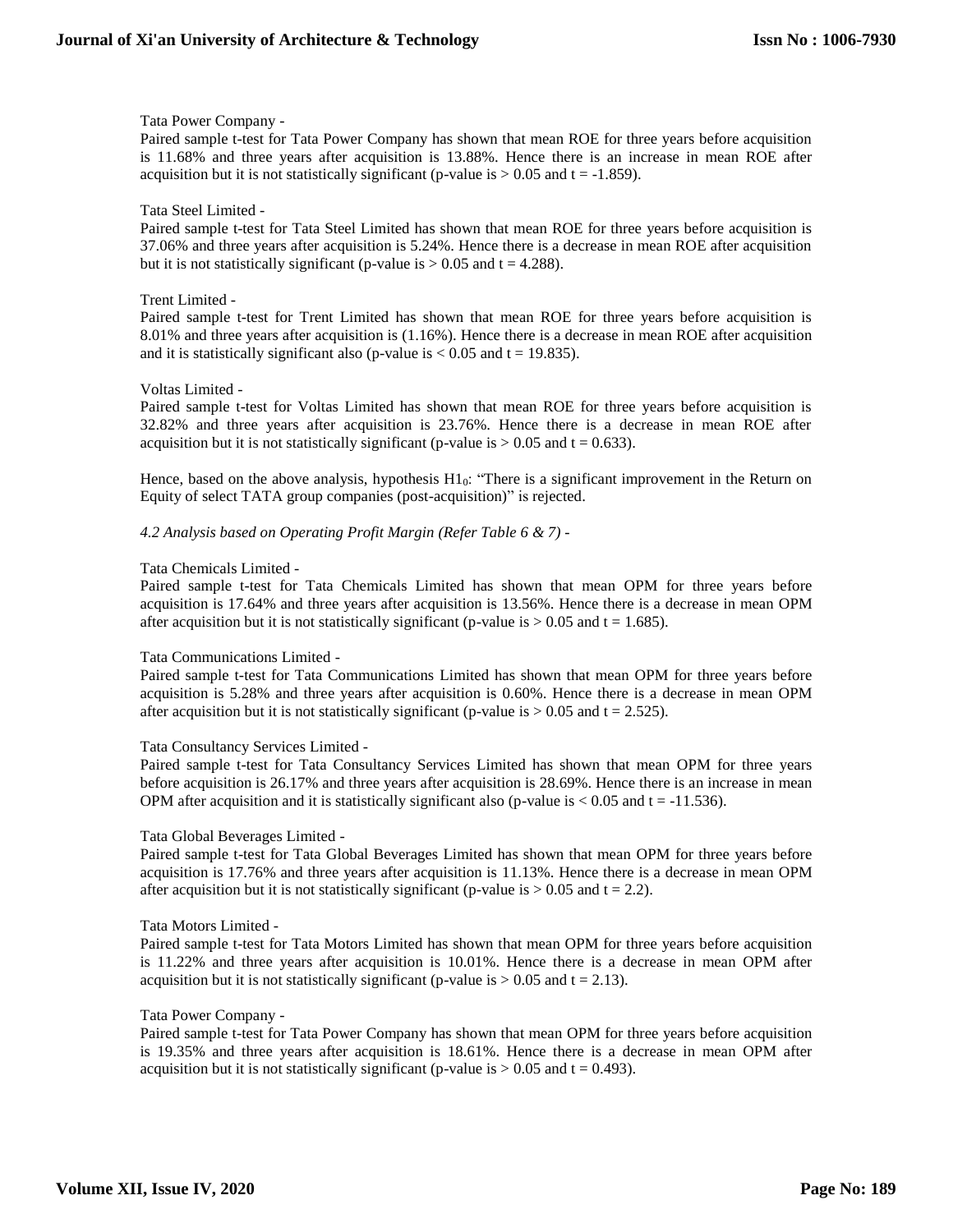Tata Steel Limited -

Paired sample t-test for Tata Steel Limited has shown that mean OPM for three years before acquisition is 30.54% and three years after acquisition is 7.27%. Hence there is a decrease in mean OPM after acquisition and it is statistically significant also (p-value is  $< 0.05$  and t = 8.607).

Trent Limited -

Paired sample t-test for Trent Limited has shown that mean OPM for three years before acquisition is 9.76% and three years after acquisition is 0.92%. Hence there is a decrease in mean OPM after acquisition and it is statistically significant also (p-value is  $< 0.05$  and t = 10.77).

Voltas Limited -

Paired sample t-test for Voltas Limited has shown that mean OPM for three years before acquisition is 6.68% and three years after acquisition is 9.01%. Hence there is an increase in mean OPM after acquisition but it is not statistically significant (p-value is  $> 0.05$  and t = -0.602).

Hence, based on the above analysis, hypothesis  $H2<sub>0</sub>$ : "There is a significant improvement in the Operating Profit Margin of select TATA group companies (post-acquisition)" is rejected except for Tata Consultancy Services Limited.

# V. CONCLUSION

In this study, previous literature available on corporate acquisition have been reviewed keeping its focus mainly on accounting method. Previous literature has shown that acquisitions have positive, negative or no impact as well as a mixed impact (i.e. positive and negative both) on firms performance. However, this study has revealed that there is no significant improvement of corporate acquisitions on select TATA group companies' operating performance based on financial parameter i.e. Return on Equity (ROE). Similar result has been also obtained for select TATA group companies' operating performance based on financial parameter i.e. Operating Profit Margin (OPM) except for Tata Consultancy Services Limited.

# VI. LIMITATIONS OF STUDY

This study is limited to the pre and post-acquisition financial parameters of the select listed acquiring companies of TATA group since it is difficult to get the authentic data for the firm if it is a non-listed entity. This study excludes the effect of any change in law and regulation on the post- acquisition performance of acquiring companies. This study does not differentiate between cash and stock acquisitions.

Based on the above discussion, one thing can be said with lot of certainty that researchers will always remain keen on corporate acquisition studies and further scope for study will remain forever.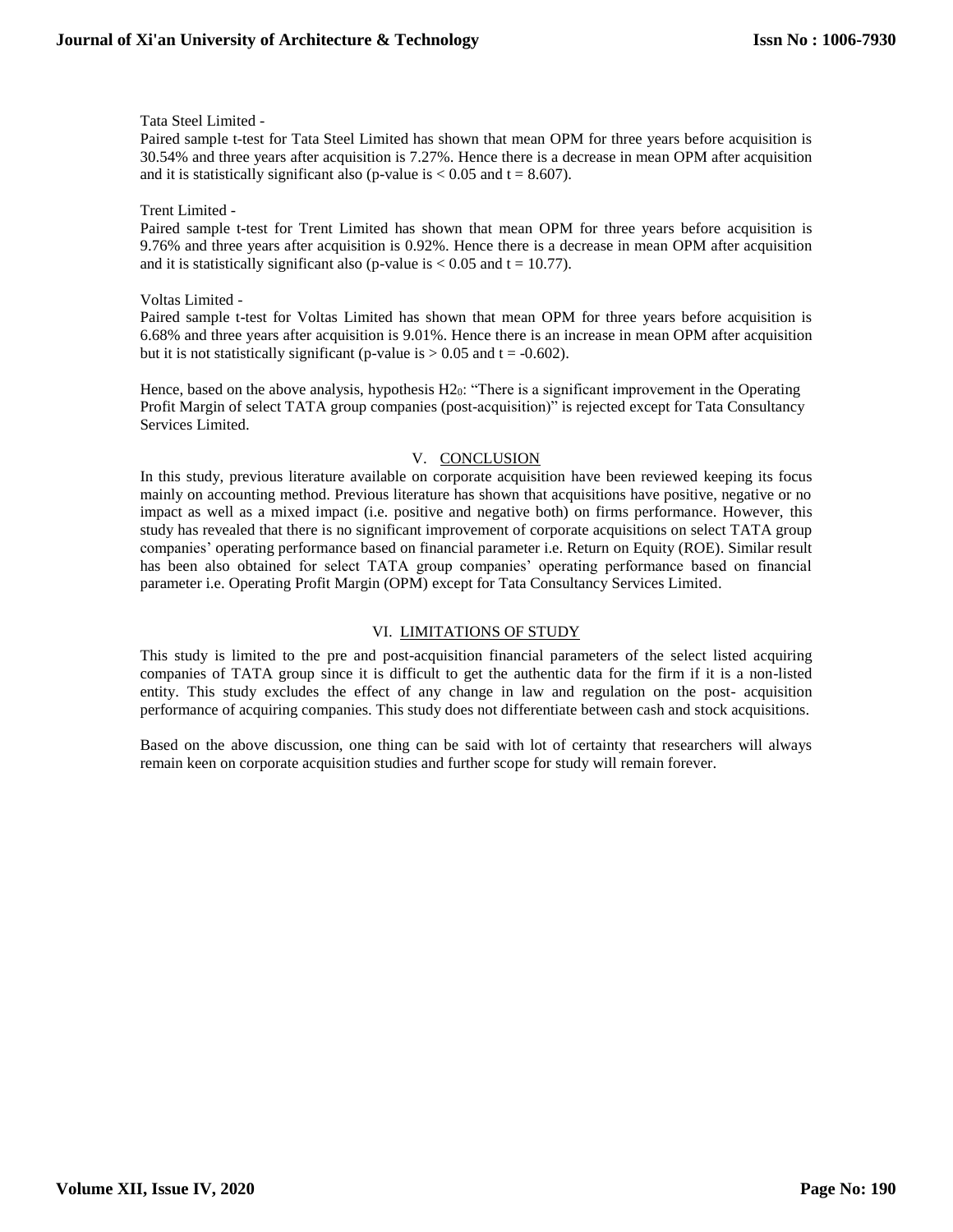| S.<br>${\bf N}$<br>0. | Acquirer<br>Name                           | Mar-05                | Mar-06                | $\text{Mar-}07$        | $\text{Mar}-08$            | $Mar-09$             | $Mar-10$     | $Mar-11$              | $Mar-12$  | $Mar-13$  | Mean for<br>Pre-<br>Acquisiti<br>on Period | Mean<br>for<br>Post-<br>Acquisit<br>ion<br>Period |
|-----------------------|--------------------------------------------|-----------------------|-----------------------|------------------------|----------------------------|----------------------|--------------|-----------------------|-----------|-----------|--------------------------------------------|---------------------------------------------------|
| 1                     | Tata<br>Chemicals<br>Limited               |                       | 0.1909                | 0.1975                 | 0.2554                     | 0.1541               | 0.1427       | 0.1444                | 0.1532    |           | 0.2146                                     | 0.1468                                            |
| $\overline{2}$        | Tata<br>Communicat<br>ions Limited         |                       | 0.0129                | 0.0003                 | $-0.0054$                  | 0.0376               | $-0.1187$    | $-0.1939$             | $-0.3421$ | $-0.4543$ | 0.0026                                     | $-0.3301$                                         |
| 3                     | Tata<br>Consultancy<br>Services<br>Limited | 0.5565                | 0.4863                | 0.4695                 | 0.4044                     | 0.3324               | 0.3767       | 0.3681                | 0.3492    |           | 0.5041                                     | 0.3647                                            |
| $\overline{4}$        | Tata Global<br><b>Beverages</b><br>Limited | 0.1359                | 0.1797                | 0.1646                 | 0.4290                     | 0.1780               | 0.0823       | 0.0577                | 0.0767    |           | 0.1601                                     | 0.0722                                            |
| 5                     | <b>Tata Motors</b><br>Limited              | 0.3035                | 0.2706                | 0.2766                 | 0.2438                     | $-0.3886$            | 0.2923       | 0.4749                | 0.4113    | 0.2597    | 0.2836                                     | 0.3820                                            |
| 6                     | <b>Tata Power</b><br>Company               | 0.1173                | 0.1120                | 0.1210                 | 0.1286                     | 0.1255               | 0.1576       | 0.1333                |           |           | 0.1168                                     | 0.1388                                            |
| $\overline{7}$        | <b>Tata Steel</b><br>Limited               | 4807<br>$\dot{\circ}$ | 3576<br>$\dot{\circ}$ | 2734<br>$\ddot{\circ}$ | 3518<br>$\dot{\mathbf{c}}$ | 1694<br>$\mathbf{c}$ | 1680.<br>\$. | 2427<br>$\dot{\circ}$ | 0.1075    | $-0.1930$ | 3706<br>$\circ$                            | 0.0524                                            |
| $\,8\,$               | Trent<br>Limited                           |                       | 0.1007                | 0.0853                 | 0.0544                     | 0.0004               | 0.0024       | 0.0025                | $-0.0397$ |           | 0.0801                                     | $-0.0116$                                         |
| 9                     | Voltas<br>Limited                          | 0.2378                | 0.2713                | 0.4755                 | 0.3593                     | 0.3159               | 0.3499       | 0.2545                | 0.1084    |           | 0.3282                                     | 76                                                |

|  | Table 4: Analysis based on Return on Equity |  |
|--|---------------------------------------------|--|
|  |                                             |  |

*Source: CMIE Prowess & Authors' Calculations*

Note: Numbers in bold and italic displays acquisition period.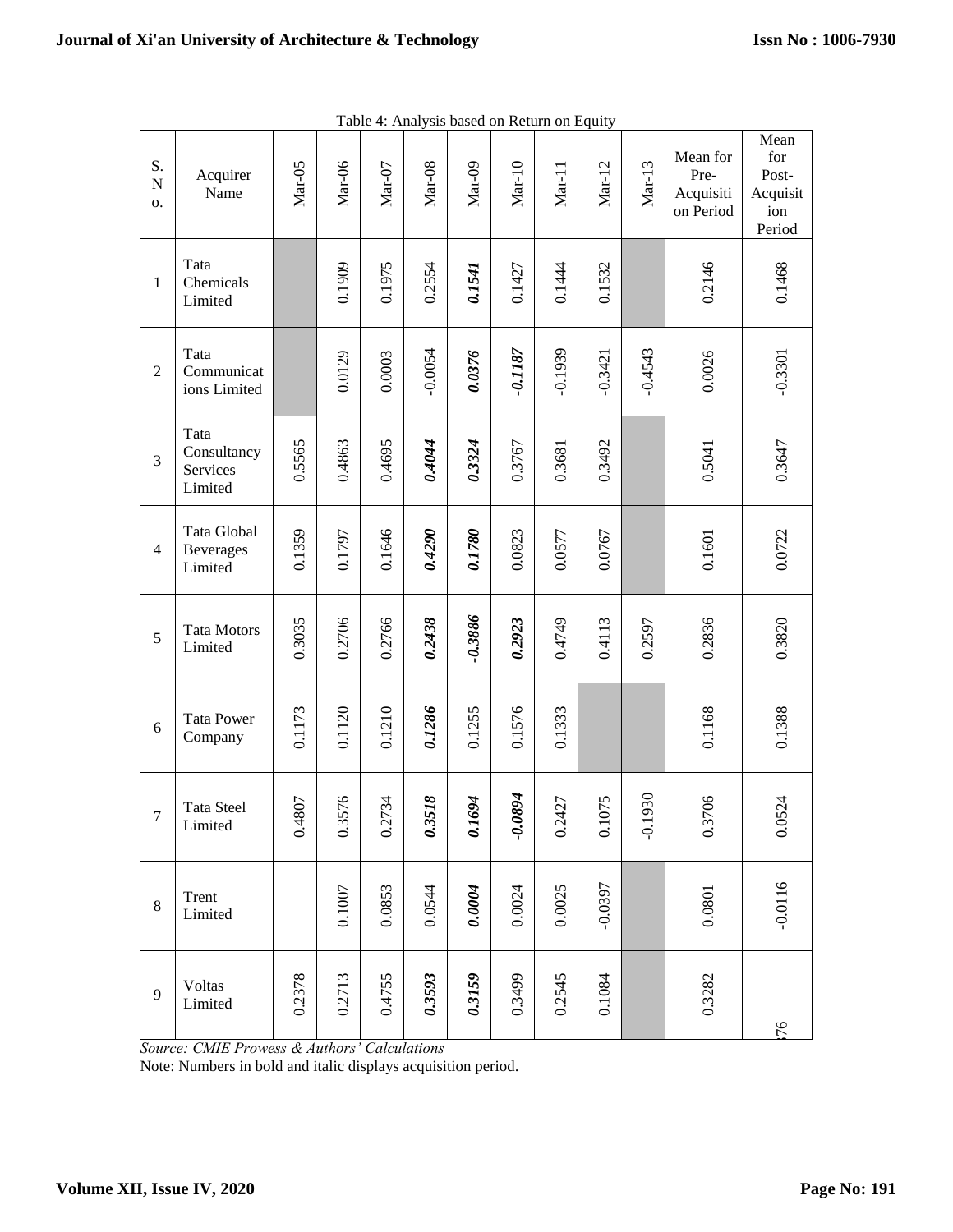| S.<br>No.      | Acquirer<br>Name                           | <b>ROE</b><br>mean<br>(3 Years<br>before<br>Acquisiti<br>on) | <b>ROE</b><br>mean<br>(3 years)<br>after<br>Acquisiti<br>on) | t<br>(.05)<br>signi<br>fica<br>nce) | p-value<br>Sig.<br>$(2 -$<br>tailed) | Change<br>in ROE<br>(Increase<br>/Decreas<br>e) | Wheth<br>er<br>Signifi<br>cant<br>(Yes/<br>No) | Null<br>Hypot<br>hesis<br>applic<br>able | Null<br>Hypot<br>hesis<br>(Accep<br>t/<br>Reject) |
|----------------|--------------------------------------------|--------------------------------------------------------------|--------------------------------------------------------------|-------------------------------------|--------------------------------------|-------------------------------------------------|------------------------------------------------|------------------------------------------|---------------------------------------------------|
| $\mathbf{1}$   | Tata<br>Chemicals<br>Limited               | 21.46%                                                       | 14.68%                                                       | 3.938                               | > 0.05                               | Decrease                                        | No                                             | H1 <sub>0</sub>                          | Reject                                            |
| $\overline{2}$ | Tata<br>Communicat<br>ions Limited         | 0.26%                                                        | $-33.01%$                                                    | 4.751                               | < 0.05                               | Decrease                                        | Yes                                            | H1 <sub>0</sub>                          | Reject                                            |
| $\overline{3}$ | Tata<br>Consultancy<br>Services<br>Limited | 50.41%                                                       | 36.47%                                                       | 6.903                               | < 0.05                               | Decrease                                        | Yes                                            | H1 <sub>0</sub>                          | Reject                                            |
| $\overline{4}$ | Tata Global<br><b>Beverages</b><br>Limited | 16.01%                                                       | 7.22%                                                        | 4.449                               | < 0.05                               | Decrease                                        | Yes                                            | H1 <sub>0</sub>                          | Reject                                            |
| 5              | <b>Tata Motors</b><br>Limited              | 28.36%                                                       | 38.20%                                                       | $-1.687$                            | > 0.05                               | Increase                                        | No                                             | H1 <sub>0</sub>                          | Reject                                            |
| 6              | <b>Tata Power</b><br>Company               | 11.68%                                                       | 13.88%                                                       | $-1.859$                            | > 0.05                               | Increase                                        | No                                             | H1 <sub>0</sub>                          | Reject                                            |
| $\overline{7}$ | <b>Tata Steel</b><br>Limited               | 37.06%                                                       | 5.24%                                                        | 4.288                               | > 0.05                               | Decrease                                        | No                                             | H1 <sub>0</sub>                          | Reject                                            |
| $8\,$          | Trent<br>Limited                           | 8.01%                                                        | $-1.16%$                                                     | 19.835                              | $< 0.05$                             | Decrease                                        | Yes                                            | H1 <sub>0</sub>                          | Reject                                            |
| 9              | Voltas<br>Limited                          | 32.82%                                                       | 23.76%                                                       | 0.633                               | $>0.05$                              | Decrease                                        | No                                             | $H1_0$                                   | Reject                                            |

Table 5: Null Hypothesis Testing based on Return on Equity

*Source: CMIE Prowess, SPSS & Authors' Calculations*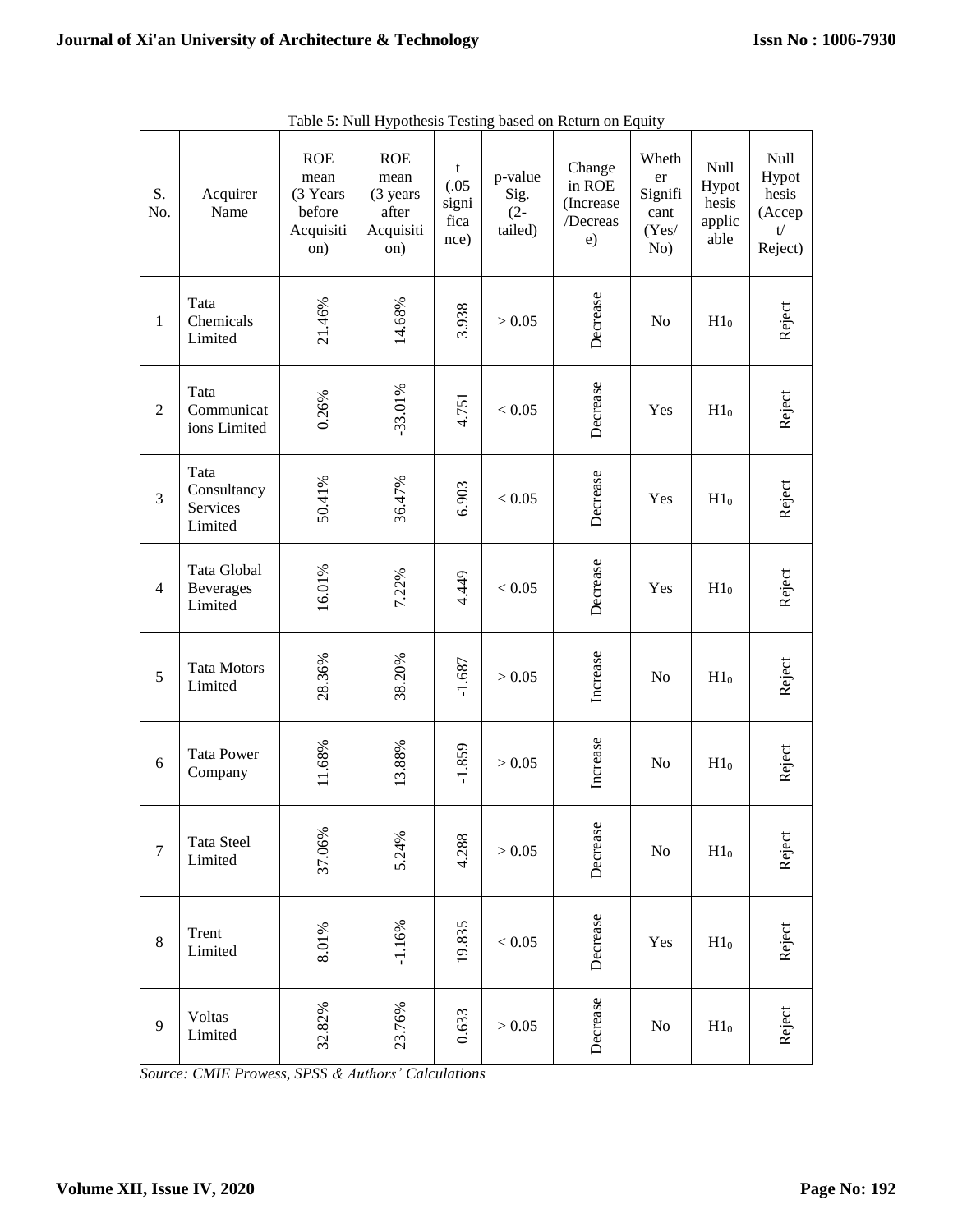| S.<br>${\bf N}$<br>о. | Acquirer<br>Name                           | $Mar-05$ | $\text{Mar-06}$ | $\rm{Mar-}07$ | $Mar-08$ | $Mar-09$ | $Mar-10$ | $Mar-11$  | $Mar-12$  | $Mar-13$  | Mean for<br>Pre-<br>Acquisitio<br>n Period | Mean for<br>Post-<br>Acquisitio<br>n Period |
|-----------------------|--------------------------------------------|----------|-----------------|---------------|----------|----------|----------|-----------|-----------|-----------|--------------------------------------------|---------------------------------------------|
| $\mathbf{1}$          | Tata<br>Chemicals<br>Limited               |          | 0.1624          | 0.1465        | 0.2202   | 0.1044   | 0.1403   | 0.1351    | 0.1314    |           | 0.1764                                     | 0.1356                                      |
| $\overline{2}$        | Tata<br>Communicat<br>ions Limited         |          | 0.0699          | 0.0493        | 0.0392   | 0.0781   | 0.0154   | $-0.0115$ | 0.0082    | 0.0212    | 0.0528                                     | 0.0060                                      |
| 3                     | Tata<br>Consultancy<br>Services<br>Limited | 0.2523   | 0.2683          | 0.2645        | 0.2777   | 0.2265   | 0.2786   | 0.2966    | 0.2855    |           | 0.2617                                     | 0.2869                                      |
| $\overline{4}$        | Tata Global<br><b>Beverages</b><br>Limited | 0.1492   | 0.1714          | 0.2123        | 0.5501   | 0.3032   | 0.1373   | 0.1004    | 0.0964    |           | 0.1776                                     | 0.1113                                      |
| 5                     | <b>Tata Motors</b><br>Limited              | 0.1081   | 0.1148          | 0.1136        | 0.1167   | 0.0006   | 0.0623   | 0.1066    | 0.1012    | 0.0927    | 0.1122                                     | 0.1001                                      |
| 6                     | <b>Tata Power</b><br>Company               | 0.2024   | 0.1731          | 0.2049        | 0.1945   | 0.1668   | 0.1892   | 0.2021    |           |           | 0.1935                                     | 0.1861                                      |
| $\overline{7}$        | <b>Tata Steel</b><br>Limited               | 0.3553   | 0.2836          | 0.2774        | 0.1597   | 0.0718   | 0.0347   | 0.1292    | 0.0940    | $-0.0052$ | 0.3054                                     | 0.0727                                      |
| $8\,$                 | Trent<br>Limited                           |          | 0.1196          | 0.0964        | 0.0769   | 0.0146   | 0.0170   | 0.0222    | $-0.0114$ |           | 0.0976                                     | 0.0092                                      |
| 9                     | Voltas<br>Limited                          | 0.0466   | 0.0522          | 0.1016        | 0.0988   | 0.0892   | 0.1173   | 0.1047    | 0.0483    |           | 0.0668                                     | 0.0901                                      |

Table 6: Analysis based on Operating Profit Margin

*Source: CMIE Prowess & Authors' Calculations*

Note: Numbers in bold and italic displays acquisition period.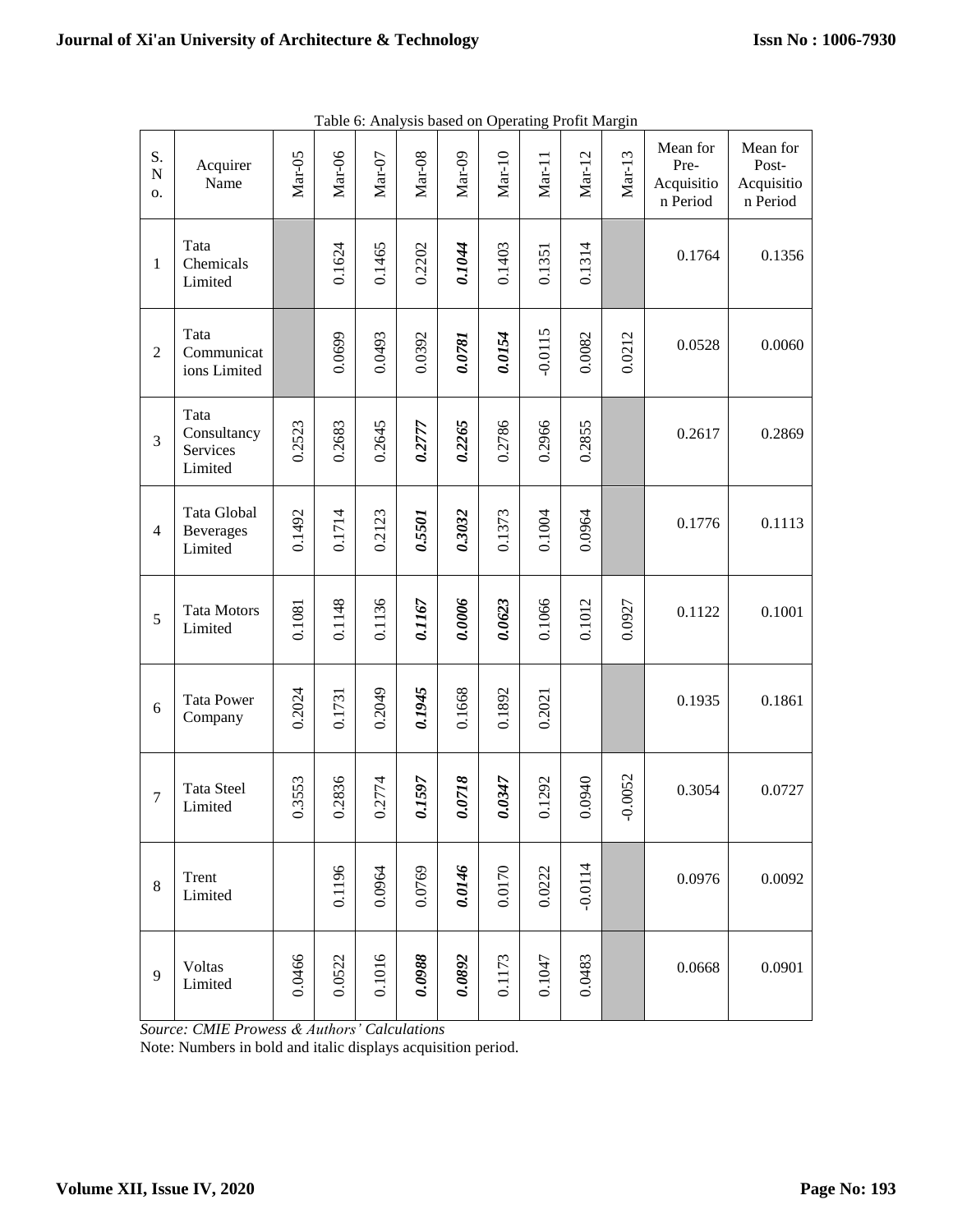| S.<br>${\bf N}$<br>о. | Acquirer<br>Name                           | <b>OPM</b><br>mean<br>(3 Years<br>before<br>Acquisiti<br>on) | <b>OPM</b><br>mean<br>(3 years<br>after<br>Acquisiti<br>on) | t<br>(.05)<br>signi<br>fica<br>nce) | p-value<br>Sig.<br>$(2 -$<br>tailed) | Change<br>in OPM<br>(Increase<br>/Decreas<br>e) | Wheth<br>er<br>Signifi<br>cant<br>(Yes/<br>No) | Null<br>Hypot<br>hesis<br>applic<br>able | Null<br>Hypot<br>hesis<br>(Accep<br>t/<br>Reject) |
|-----------------------|--------------------------------------------|--------------------------------------------------------------|-------------------------------------------------------------|-------------------------------------|--------------------------------------|-------------------------------------------------|------------------------------------------------|------------------------------------------|---------------------------------------------------|
| $\mathbf{1}$          | Tata<br>Chemicals<br>Limited               | 17.64%                                                       | 13.56%                                                      | 1.685                               | > 0.05                               | Decrease<br>No                                  |                                                | H2 <sub>0</sub>                          | Reject                                            |
| $\overline{2}$        | Tata<br>Communicat<br>ions Limited         | 5.28%                                                        | 0.60%                                                       | 2.525                               | > 0.05                               | Decrease                                        | No                                             | H2 <sub>0</sub>                          | Reject                                            |
| 3                     | Tata<br>Consultancy<br>Services<br>Limited | 26.17%                                                       | 28.69%                                                      | $-11.536$                           | < 0.05                               | Increase                                        | Yes                                            | H2 <sub>0</sub>                          | Accept                                            |
| $\overline{4}$        | Tata Global<br><b>Beverages</b><br>Limited | 17.76%                                                       | 11.13%                                                      | 2.2                                 | > 0.05                               | Decrease                                        | No                                             | H2 <sub>0</sub>                          | Reject                                            |
| 5                     | <b>Tata Motors</b><br>Limited              | 11.22%                                                       | 10.01%                                                      | 2.13                                | > 0.05                               | Decrease                                        | No                                             | H2 <sub>0</sub>                          | Reject                                            |
| 6                     | <b>Tata Power</b><br>Company               | 19.35%                                                       | 18.61%                                                      | 0.493                               | > 0.05                               | Decrease                                        | No                                             | H2 <sub>0</sub>                          | Reject                                            |
| $\overline{7}$        | Tata Steel<br>Limited                      | 30.54%                                                       | 7.27%                                                       | 8.607                               | < 0.05                               | Decrease                                        | Yes                                            | H2 <sub>0</sub>                          | Reject                                            |
| $\,8\,$               | Trent<br>Limited                           | 9.76%                                                        | 0.92%                                                       | 10.77                               | < 0.05                               | Decrease                                        | Yes                                            | H2 <sub>0</sub>                          | Reject                                            |
| 9                     | <b>Voltas</b><br>Limited                   | 6.68%                                                        | 9.01%                                                       | $-0.602$                            | $>0.05$                              | Increase                                        | $\rm No$                                       | $H2_0$                                   | Reject                                            |

|  |  | Table 7: Null Hypothesis Testing based on Operating Profit Margin |
|--|--|-------------------------------------------------------------------|
|  |  |                                                                   |

*Source: CMIE Prowess, SPSS & Authors' Calculations*